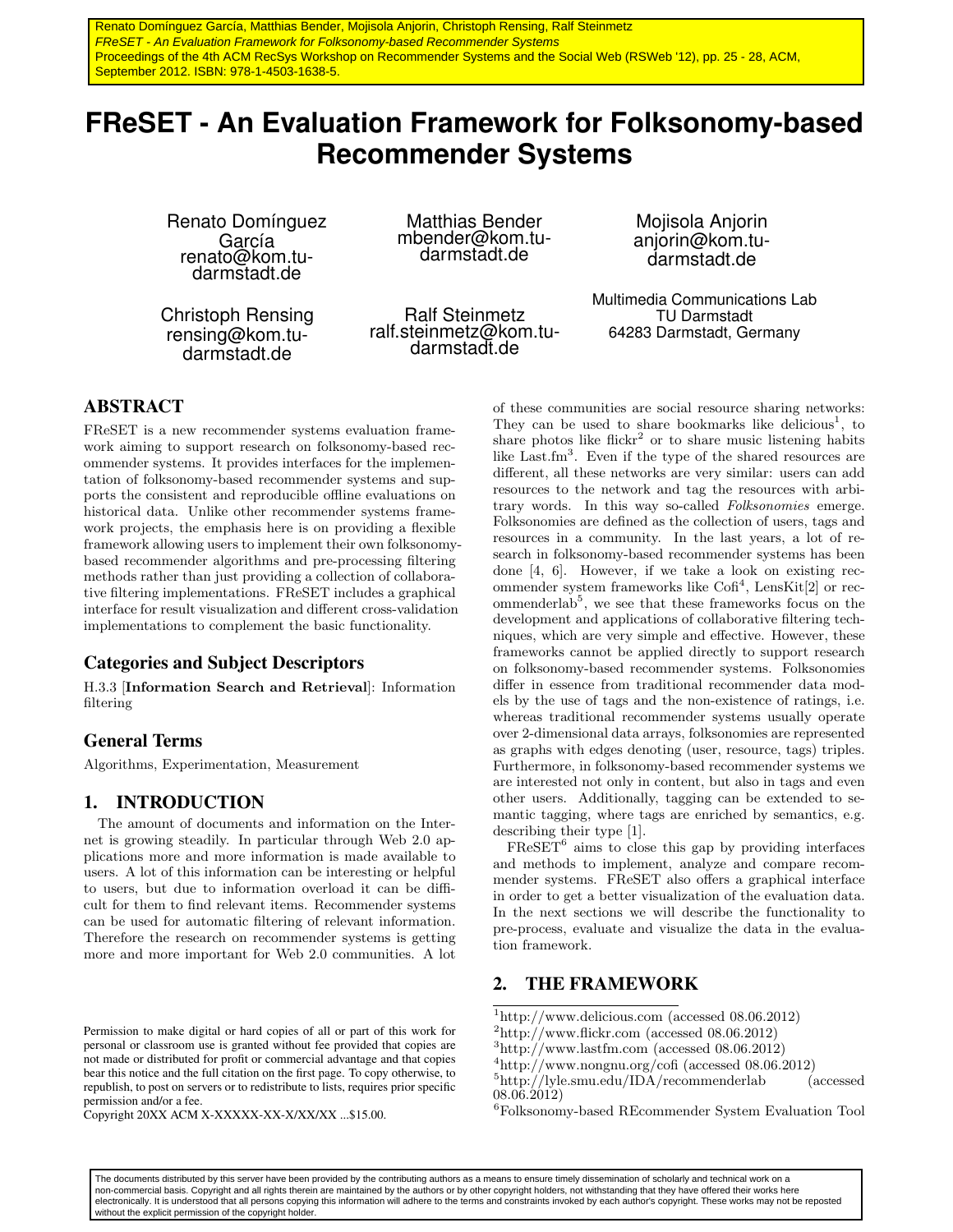### 2.1 Architecture

Our framework consists of four main packages that encapsulate different parts of its functionality. These packages shall be described in detail in the following sections.

#### *2.1.1 Folksonomy Data Model and File Format*

In our framework, folksonomies are designed as a graph consisting of vertices and edges connecting them. The package folksonomy contains all classes needed. The central functionality of the data structure can be found in the abstract class Vertex. It simply has a set of edges (represented by the class Edge) and through them knows about its neighbors. The classes Resource, Tag, and User extend it. In order to use them effectively there is the class Folksonomy. It not only gives access to all vertices and edges but manages adding, connecting and removing them.

FReSET input files follow a simple plain-text format. Each line in the file represents one post. A post consists of a resource  $r$ , the user  $u$  who added the resource and all tags  $t$  that the user has assigned to  $r$ . The elements (resource, tag(s), user) are delimited using TAB. The first string represents the URL of a resource (e.g. bibsonomy.org), the second the tag(s) separated by comma (e.g. bookmarking,social) and the third the user who has tagged the resource (e.g. matthiasb). Optionally, a fourth string representing the date the resource was added can be specified too. In Table 1 is an example of a folksonomy represented in our file format:

| bibsonomy.org | bookmarking, social            | matthiash |
|---------------|--------------------------------|-----------|
| flick.com     | action: tagging, media: social | renato    |
| youtube.com   | media: videos, tagging, social | moji      |

Table 1: A very simple FReSET input file

Furthermore, folksonomy graphs can be extended using edges between any two vertices, for example to represent friendship relationships between users, similarity measures between resources or semantic relations between tags. The input format for these relations consists of a capital letter representing the vertex type, i.e. resource  $(R)$ , tag  $(T)$  and user (U) followed by its name. An example for additional edges is shown in Table 2:

| Tfotos     | Tvideos        |
|------------|----------------|
| Tsocial    | Rbibsonomy.org |
| Umatthiasb | Urenato        |

Table 2: A very simple FReSET input file for additional edges

#### *2.1.2 Recommendation Tasks*

The framework supports three types of recommendation tasks which are given as interfaces in the package recommender:

- 1. The tag recommendation task, which finds the best fitting tags for a given user. It is represented by the interface TagRecommender.
- 2. The resource recommendation task, which calculates a list of resources for a given user described by the interface ResourceRecommender.

3. The user recommendation task that returns users similar to a given user. The interface UserRecommender defines this recommendation task.

Each interface inherits the Recommender interface which defines a recommender by one method. This method gets a folksonomy and a user and will return a list of vertices. In order to evaluate a recommender, this method has to be implemented as one of the three previously described recommendation tasks. Figure 1 gives an overview of all interfaces.



Figure 1: Modular structure of recommenders

#### *2.1.3 Evaluation*

All functionality needed in order to evaluate recommenders can be found in the package evaluation. The framework focuses its evaluation techniques on an abstract concept we call evaluators. An evaluator is defined by the abstract class Evaluator. This class provides the basic structure to implement different types of evaluations on a single recommender.

In general, recommender systems are evaluated using evaluation metrics like precision, recall or mean absolute error, which are implemented in FReSET. Thus the primary output of an evaluator has to be numeric. However for plotting graphs or integrating these values into some sort of summary text, the results have to be more complex. For this reason, the method evaluate which gets a recommender and a folksonomy will return an instance of EvaluationResult. In its most basic form it simply provides a summary string and a list of graphical representations.

The technique used most often to evaluate recommender systems is Cross-validation [5]. Since a folksonomy cannot easily be split into n folds of equal sizes, a variant of a Leave-One-Out Cross-validation is applied. Thus, the most important extension of Evaluator may be the class CrossValidation. It is the generic and abstract implementation of a peruser Cross-validation. Most of the types of Cross-validation on folksonomies can be reduced to this basic algorithm. The algorithm calculates for every user in the folksonomy, a list of folds. A fold consists of two parts: the list of edges and vertices removed from the folksonomy and the list of vertices to validate the recommendation against. For any of these folds, a single evaluation of a recommender is now applied. Currently the following variations of Cross-validation are already implemented:

Leave-Post-Out: This method removes in each fold for a user one of his resources as well as the concurrent edges of the resource

Leave-Tag-Out: Analogue to the Leave-Post-Out Crossvalidation the Leave-Tag-Out Cross-validation can be applied to resource recommenders. Instead of iterating over all resources, it leaves each tag connected to a user out and validates against the resources connecting the user and tag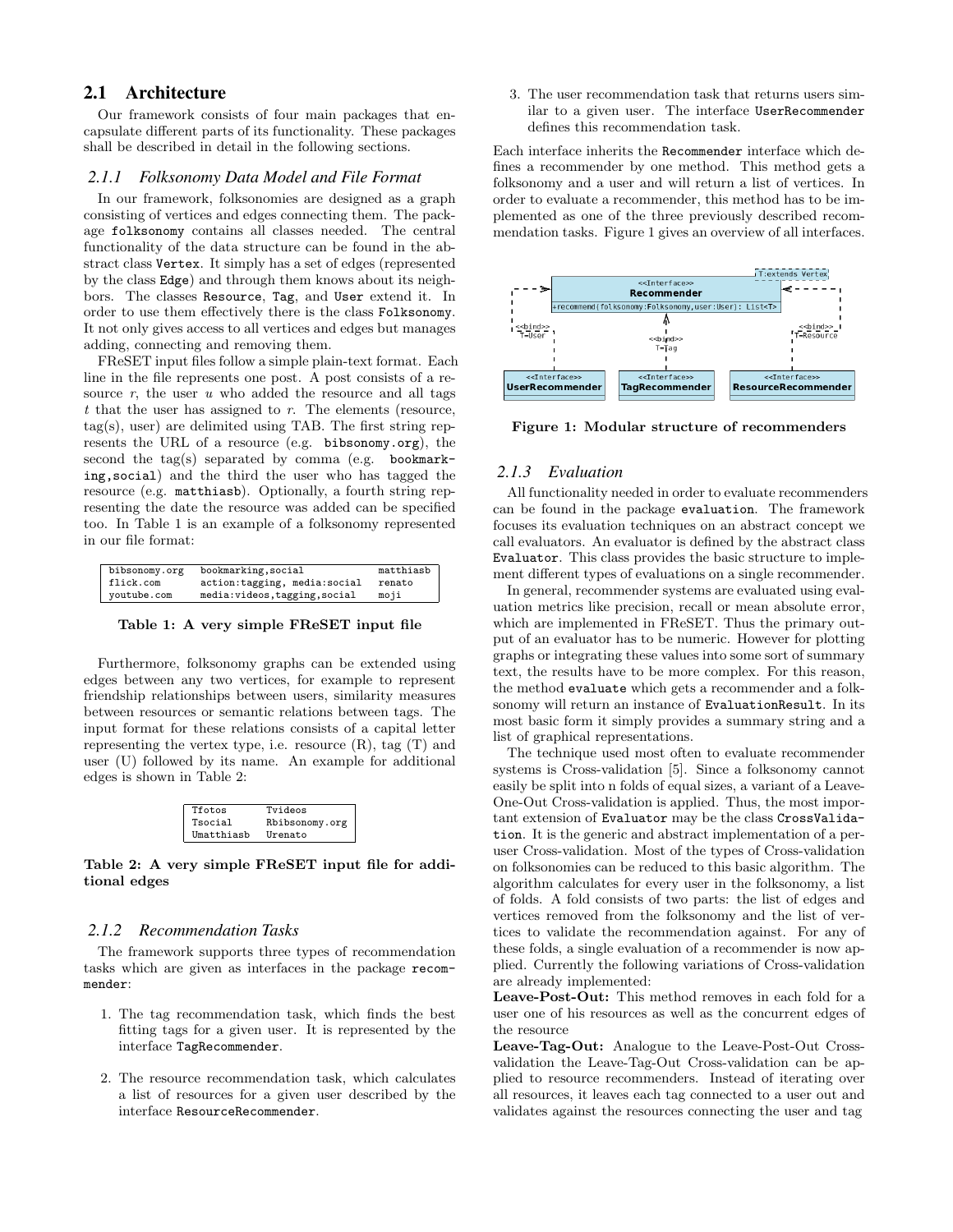

Figure 2: Examples of classes inheriting Evaluator

N-Folds-per-User: Another approach ensures there are a maximum of N folds used for each user. Again there are two variations: one using posts for tag recommenders NFold-PostCrossValidation and another that leaves tags out for resource recommenders NFoldTagCrossValidation.

#### 2.2 Features

In the following section we elaborate some of the other functions the framework offers. These parts mostly exist in order to make the framework more accessible and create an environment in which experiments can be performed.

#### *2.2.1 Pre-processing and Parameterization*

Typos in vertex names often lead to vertices having very few connections to other vertices in the folksonomy. This influences the evaluation of recommenders since there is no way those vertices could be predicted. These and other influences often make it necessary to pre-process the data before using it to evaluate a recommender. Inspired by the concept of filters in Weka [3], we introduce a similar concept in our framework. The interface Filter can be found in the package preprocess. It declares a method filterFolksonomy which gets a folksonomy and returns the modified object. As simple as that, it can basically perform every possible operation on folksonomies.

The only restriction to this concept is the lack of dynamics. Whenever a filter needs more information than the folksonomy alone can provide, this concept will no longer work. In order to fix this, we introduce the package parameterization. It adds a class Parameter and an immutable list ParameterList that also serves as a type of map by enabling the direct search for a parameter given its name. A parameter has a type, a name, and a default value. Right now there are only four types available: String, Integer, Float and Boolean. Additionally, an event based system exists that can be used to ensure a parameter fulfills certain constraints. Even though it is not primarily needed there, evaluators and recommenders also benefit from the parametrization concept. Figure 3 visualizes these relationships.

#### *2.2.2 Graphical User Interface*

Even though the framework can directly be used as a library in Java or to implement own experiments, there is



Figure 3: The parameterizable interface and where it's applied

an additional package containing a graphical user interface. It provides an environment that leads step by step through the evaluation process. This user interface consists of three parts which shall now be discussed in detail:

The first part when starting the program is the pre-processing panel shown in Figure 4. It gives access to the functionality needed to load folksonomies into the program, to modify them and to write them back to a file. After opening a file, some statistics about the current folksonomy will be shown at the bottom of the tab. The middle part allows modifications through the filters described earlier. Having

| Preprocess Recommendation Visualization<br>Add additional data<br>Save data file<br>Open data file<br>Filter<br>Post Filter<br>Apply<br>v<br>Value<br>Parameter<br>10<br>Level<br>Current data stats<br>Dataset: delicious tags.dat<br>Edges: 9225<br>Posts: 2747<br>Users: 2388<br>Tags: 1466 | ю             |  | <b>RecEval - Recommender Evaluation Framework</b> |            |
|------------------------------------------------------------------------------------------------------------------------------------------------------------------------------------------------------------------------------------------------------------------------------------------------|---------------|--|---------------------------------------------------|------------|
|                                                                                                                                                                                                                                                                                                |               |  |                                                   |            |
|                                                                                                                                                                                                                                                                                                |               |  |                                                   |            |
|                                                                                                                                                                                                                                                                                                |               |  |                                                   |            |
|                                                                                                                                                                                                                                                                                                |               |  |                                                   |            |
|                                                                                                                                                                                                                                                                                                |               |  |                                                   |            |
|                                                                                                                                                                                                                                                                                                |               |  |                                                   |            |
|                                                                                                                                                                                                                                                                                                |               |  |                                                   |            |
|                                                                                                                                                                                                                                                                                                |               |  |                                                   | 09/09/2008 |
|                                                                                                                                                                                                                                                                                                |               |  |                                                   |            |
|                                                                                                                                                                                                                                                                                                |               |  |                                                   |            |
|                                                                                                                                                                                                                                                                                                | Resources: 67 |  |                                                   |            |

Figure 4: The pre-processing panel

prepared a folksonomy, the recommender selection panel can now be opened. This panel allows to perform the evaluation experiments and to display textual results. At first the recommender has to be selected and configured. After that the evaluation method can be selected. The panel will log the texts and and all results are displayed in a list. This is shown in Figure 5. Whenever an evaluation method produces numerical results, these are displayed on the last panel (see Figure 6). Its sole purpose is the visualization of the evaluation results. The graphs will also be grouped according to what they display.

#### *2.2.3 Example*

Listing 1 gives an example of how to use the FReSET framework for evaluating an implemented recommender on a given folksonomy. The first step is to instantiate the recommender. In our case we create an instance of a simple tag-recommender. Since every evaluation has to be based upon a dataset, the second step is to load a folksonomy from a file that has the format described earlier.

create a new instance of the recommender TagRecommender  $r = new GetTags()$ ;